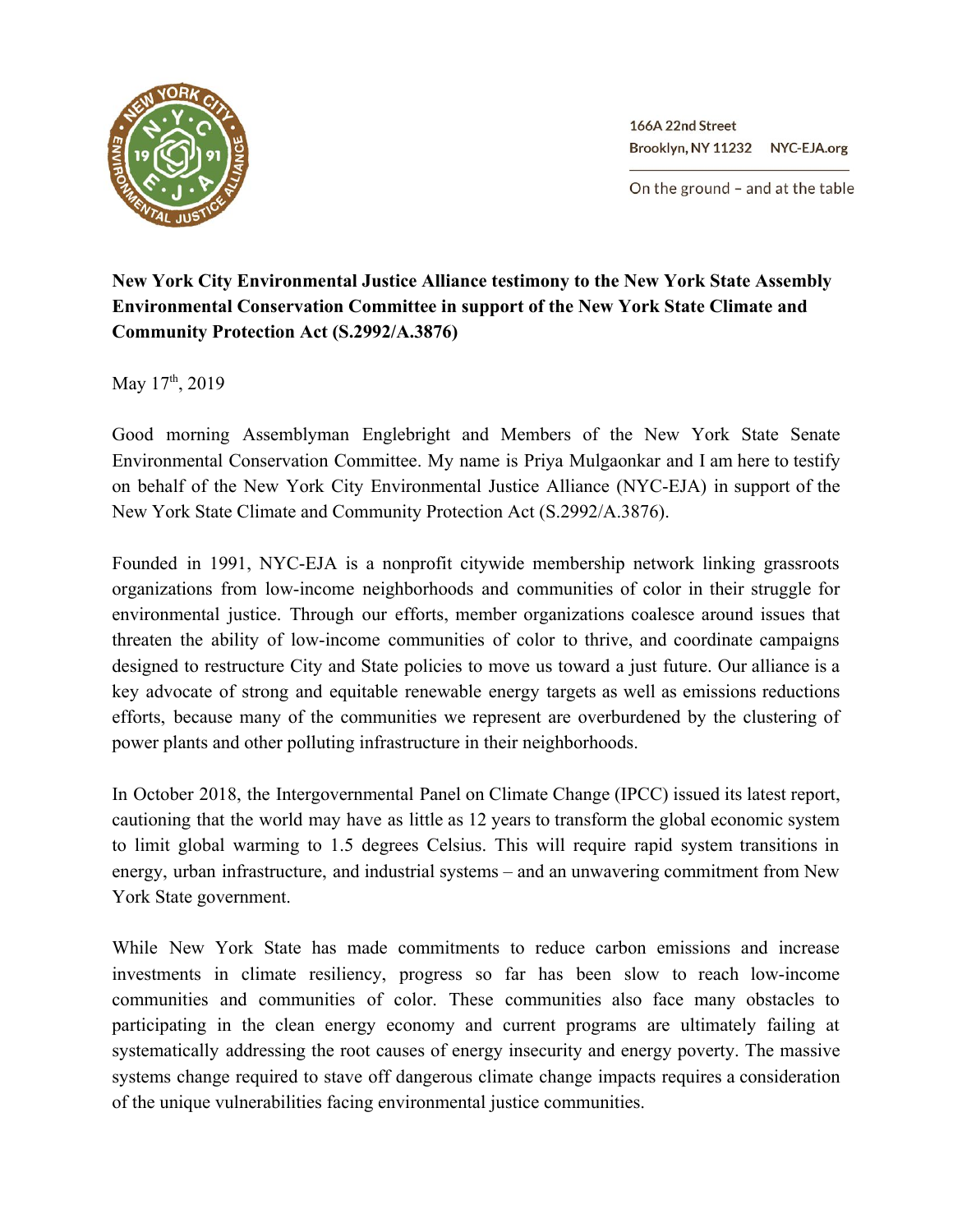Climate justice is based on the principle that frontline communities are most vulnerable to climate change and, therefore, must play an integral role in planning for the renewable and regenerative energy economy. These are communities where climate vulnerabilities intersect with historic patterns of environmental burdens. As climate change advances, leadership from the frontlines of the crisis becomes increasingly important to shape policies and to ensure the radical transformation of our energy and economic systems does not leave historically marginalized people behind.

The Climate and Community Protection Act (CCPA) includes several key provisions to support a Just Transition to a clean and renewable energy economy. These provisions were developed in consultation with the NY Renews coalition, which includes groups that represent communities around the state from Brooklyn to the Bronx to Buffalo, with input from national experts and broader New York stakeholders. The CCPA makes our state climate and energy commitments legally binding across all sectors including energy, buildings, and transportation, and sets us on a path to 100% clean renewable energy by 2050.

## **Commitment to the 40% Mandate for Frontline Communities**

A vital pillar of the CCPA is that it creates a process to ensure that at least 40% of state energy and climate funds are allocated towards vulnerable, impacted, historically disadvantaged, and frontline communities. Disproportionate climate risks and energy burden can be ameliorated through equitable energy policies and targeted strategic investments. Solutions like community-owned solar and energy efficiency - along with workforce development and public health benefits - will be maximized by the passage of the CCPA. To ensure we meet these targets, the CCPA also requires all state agencies to evaluate the climate and equity impacts of their decisions and ensure that they are fulfilling these dual mandates. The CCPA also mandates that greenhouse gas emission reduction requirements also address co-pollutants, including criteria pollutants and fine particulate matter, in disadvantaged communities.

## **Commitment to 100% Emissions Reductions Approach**

Another aspect that makes the CCPA the most ambitious climate legislation in the nation is that it sets New York on a path to a 100 percent reduction of anthropogenic greenhouse gas emissions by 2050. This is distinct from the "carbon-neutral" approach - a false solution being proposed that would undermine Climate Justice in New York State.

I want to take this opportunity to express our strong concerns about the efficacy and equity of the mechanisms that have been proposed to achieve "carbon neutrality", including cap-and-trade,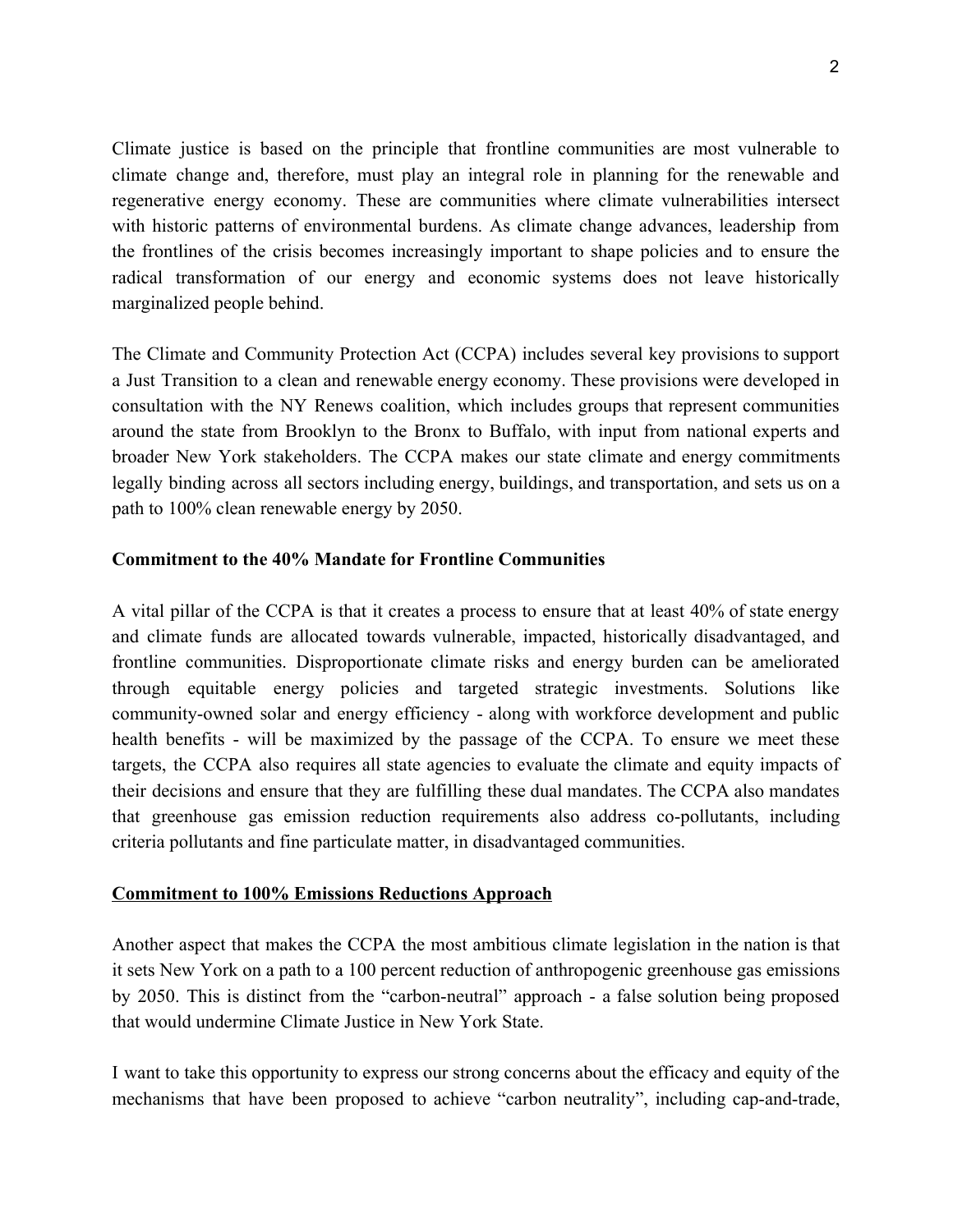offsets, and other carbon trading mechanisms in both lowering total emissions and protecting environmental justice communities from carrying the burden of fossil fuels. From an environmental and climate justice perspective, carbon neutrality is problematic for several reasons:

- A carbon-neutral economy may create loopholes that set back NY's efforts to address climate change, including carbon offsets that may actually result in a net increase in air pollution.
- Relying on carbon offsets to achieve our emissions reductions can perpetuate the disproportionate pollution impacts on communities of color in New York State. A polluter could invest in reforestation hundreds of miles, or even continents away, to "offset" the carbon they release into the atmosphere, while doing nothing to alleviate the root cause of asthma attacks, lung disease, and other harms facing New York's environmental justice communities. We cannot allow polluters to privatize nature and plant trees in Brazil so they can continue to poison the air in the Bronx.
- Burning fossil fuels does not just emit carbon. It also emits co-pollutants, toxins that don't directly cause global warming but that do cause asthma, smog, respiratory and cardiac illness. Carbon offsets are for carbon only, and don't address the co-pollutants poisoning NY communities.
- Committing to carbon neutrality rather than 100% emissions reductions could allow New York State to procrastinate on its emissions reductions goals. Carbon offsets could allow polluters to continue consuming fossil fuels at untenable rates while benefiting from loopholes in a carbon offset market that would lead to a net increase in greenhouse gas pollution. Regardless of the number of trees we plant, we cannot continue to burn fossil fuels at our current rate without dire consequences for the planet – and for environmental justice communities at the frontlines of fossil fuel infrastructure. We believe in nature-based solutions and investing in natural carbon sinks, but it should not come at the expense of continuing emissions in EJ communities. We need NYS climate policy to truly move us to a Just Transition, meaning that our reliance on the extractive economy is completely rolled back.
- We already see the pitfalls of offsets playing out in California's carbon trading system. A recent study shows that the program leans heavily on carbon offset credits, and as a result the state may have may overstated their emissions reductions by 80 million tons of carbon dioxide –– a third of the total cuts that the state's cap-and-trade program was expected to achieve in the next decade. The findings are troubling given that California's